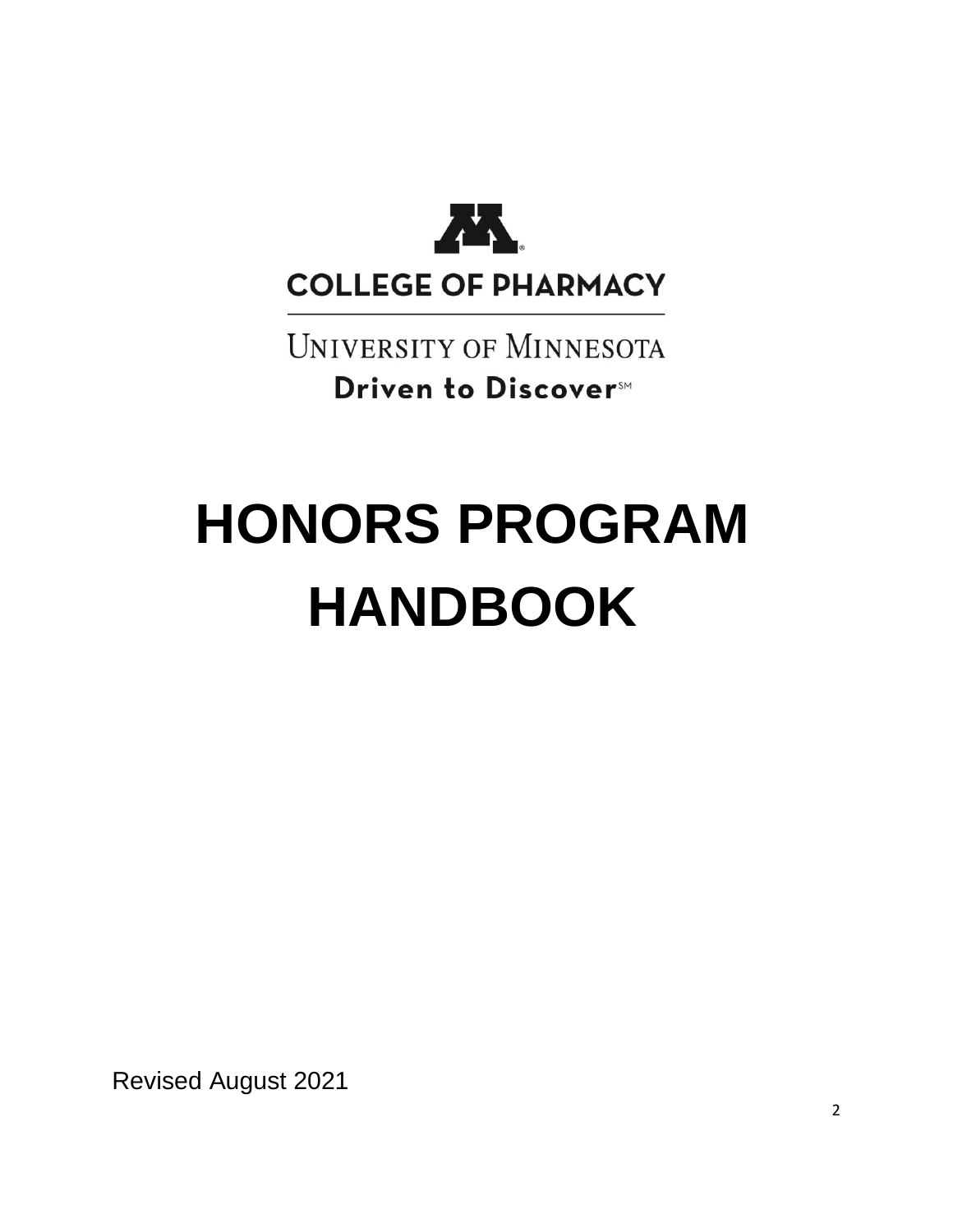## **TABLE OF CONTENTS**

| <b>DESIGNATIONS FOR ACADEMIC RECOGNITION</b> |                                         | 3 |
|----------------------------------------------|-----------------------------------------|---|
| $\bullet$                                    | <b>Graduating with Distinction</b>      |   |
| $\bullet$                                    | Graduating with Latin-designated Honors |   |
| <b>HONORS PROGRAM REQUIREMENTS</b>           |                                         | 3 |
| $\bullet$                                    | <b>GPA Calculation</b>                  |   |
| ٠                                            | <b>Honors Options</b>                   |   |
| $\bullet$                                    | <b>Double-Counting Honors Options</b>   |   |
|                                              | <b>COURSES</b>                          | 4 |
| $\bullet$                                    | <b>Approved Honors Courses</b>          |   |
| <b>PROJECTS</b>                              |                                         | 5 |
| $\bullet$                                    | <b>Examples of Honors Projects</b>      |   |
| $\bullet$                                    | Tips for Setting Up an Honors Project   |   |
|                                              | <b>DOCUMENTING HONORS OPTIONS</b>       | 6 |
| $\bullet$                                    | <b>Honors Reporting Form</b>            |   |
| $\bullet$                                    | Documentation                           |   |
| $\bullet$                                    | <b>Verification of Honors Options</b>   |   |
|                                              | <b>Honors Program Completion</b>        |   |
|                                              | <b>CAMPUS HONORS COORDINATORS:</b>      |   |
| <b>Duluth</b>                                | <b>Twin Cities</b>                      |   |

Dr. Jon Rumbley **Dr. Tom Shier** LSci 127 WDH 8-168 (218) 726-6047 (612) 624-9465 jrumbley@d.umn.edu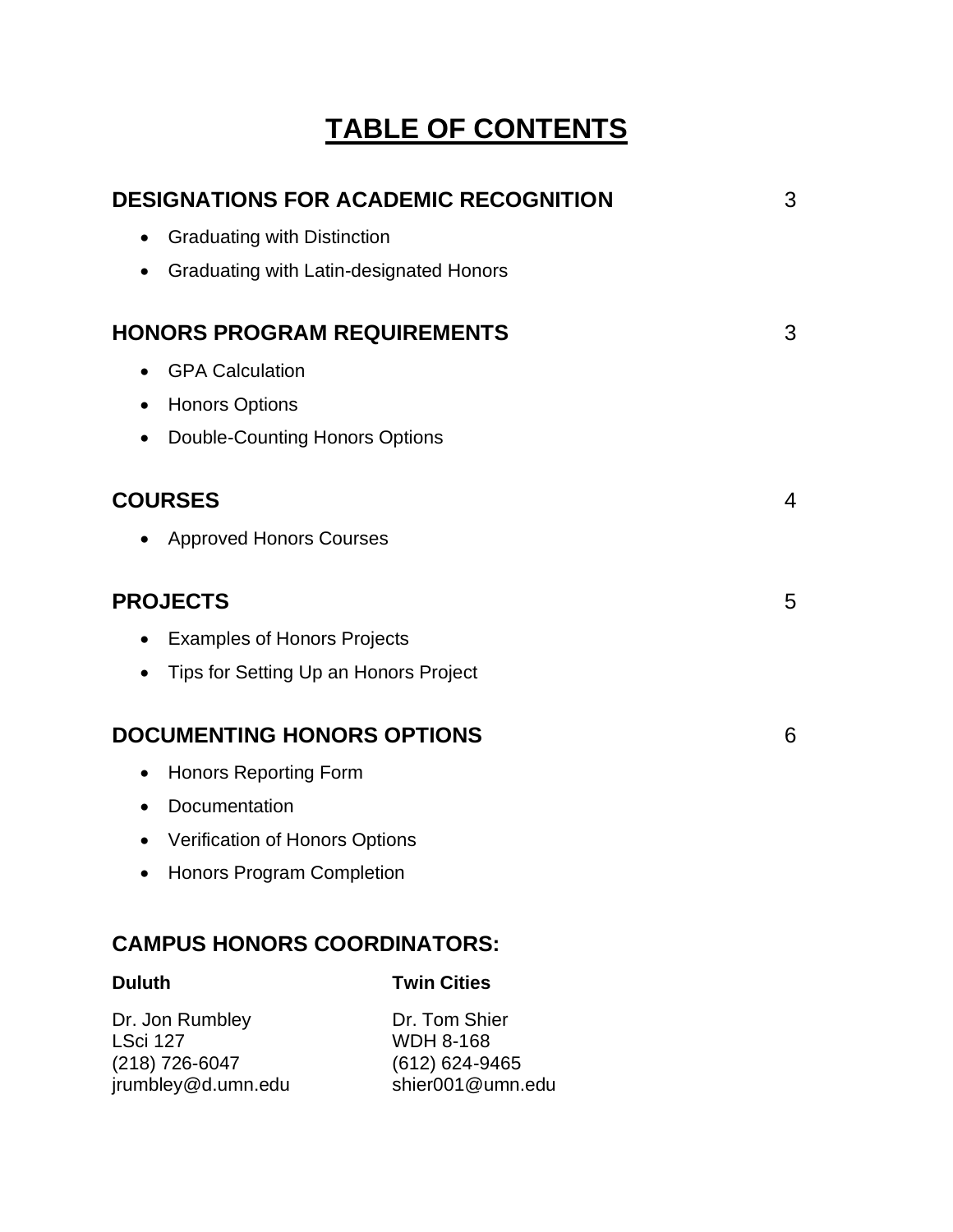## **DESIGNATIONS FOR ACADEMIC RECOGNITION**

Students receive recognition on their transcript, diploma, and in the College's commencement program for high academic performance as evidenced in their GPA in the case of graduating with distinction, and by their GPA plus completion of the College of Pharmacy Honors Program in the case of graduating with Latin-designated Honors. Students completing Honors Program requirements will also receive a medal to wear at commencement.

#### **Graduating with Distinction:**

Students are automatically awarded the appropriate distinction level based solely on their GPA, according to the following levels:

- 3.75 3.89 GPA With Distinction
- 3.90 4.0 GPA With High Distinction

#### **Graduating with Latin-designated Honors:**

Students self-identify into the Honors Program based on a reasonable expectation they will achieve a GPA of 3.50 or higher at graduation, and will have completed the requirements of the College of Pharmacy Honors Program. Students who have met these requirements may be considered for the following Latin Honors graduation levels:

- 3.50 3.65 GPA *cum laude*
- 3.66 3.749 GPA *magna cum laude*
- 3.75 4.0 GPA *summa cum laude*

## **HONORS PROGRAM REQUIREMENTS**

To fulfill the requirements of the College of Pharmacy Honors Program a student must self-identify based on a reasonable expectation they will:

- Graduate with a GPA of 3.50 or higher; and
- Complete and document at least five Honors options (Courses or Projects)

#### **GPA Calculation**

A student's GPA is calculated with all of his/her College of Pharmacy coursework, including both required and elective courses, but not courses taken at other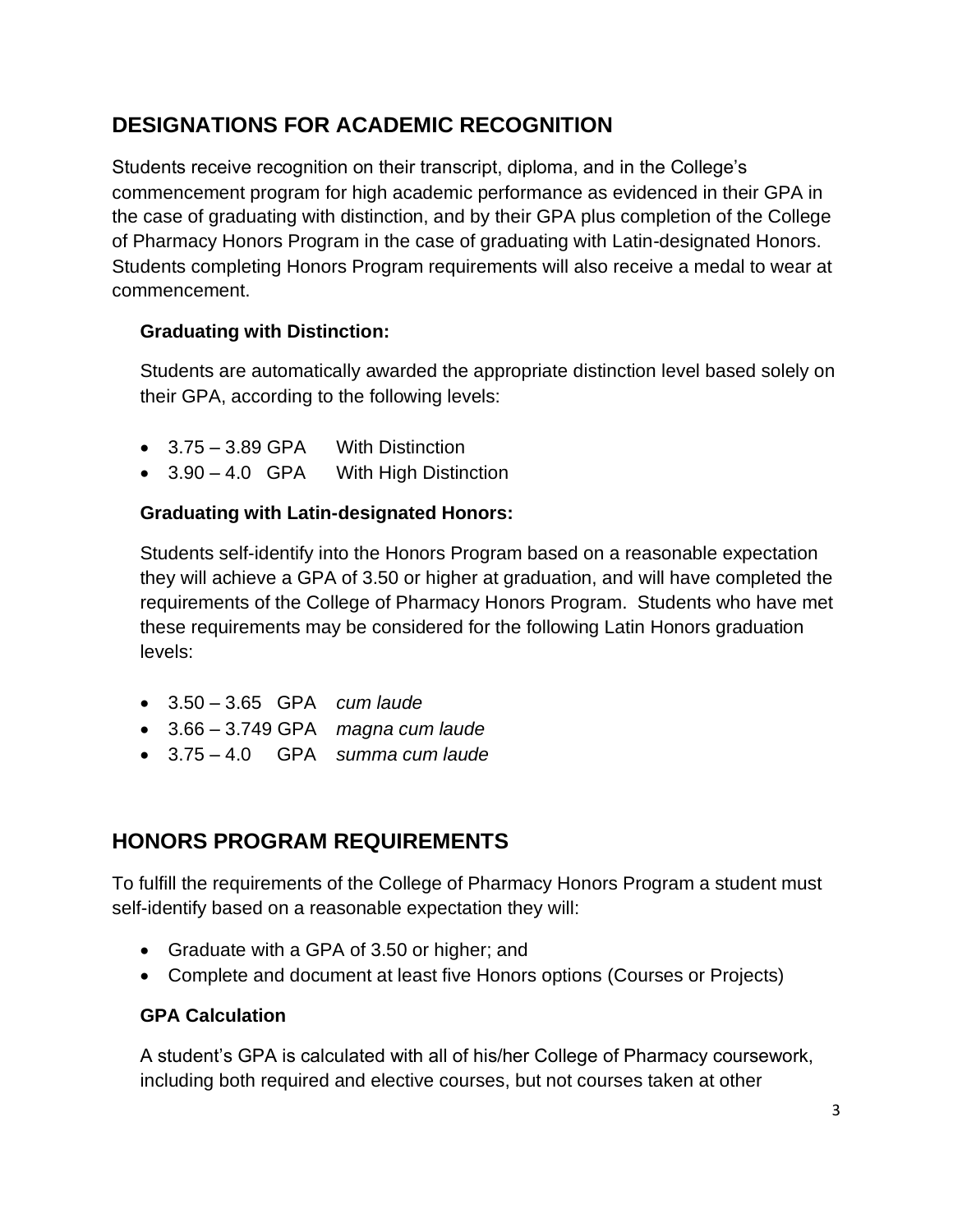institutions (such as transfer courses from other schools of pharmacy), or nonpharmacy credits used for the other degree in a dual degree program.

## **Honors Options**

- Honors options require participation in educational activities above and beyond the regular curriculum required for graduation.
- At least one of the five required Honors options must be a project. The remaining four options can be a mix of courses and projects.
- In rare circumstances, a student may complete an honors option in the final semester of the program. In order to do so, they must contact the Honors Program director for their campus prior to the first day of spring semester. The Honors Program director must provide **preliminary approval pending successful completion** in order for the student to receive recognition at commencement.

## **Double-Counting Honors Options**

- Some projects may be large enough to have more than one component that counts for Honors option; e.g., a student who participates in the UROP program may be able to use the UROP research as one Honors option, and a written report related to the findings for a second Honors option.
- Under some circumstances a student can receive an Honors option for a course, such as Directed Study, even if the course credit is being used for the graduation requirement. An example might be publication, a poster, or national meeting associated with presenting the results of the Directed Study. Honors option credit must be an overload beyond the Directed Study requirement.
- Projects associated with courses specific to Emphasis or Focus areas can be used for Honors only if they are an overload for a course credit being used for degree requirements.

## **HONORS COURSES**

- You must obtain a grade of A or B
- Each course provides one Honors option, regardless of the academic credit load listed in the syllabus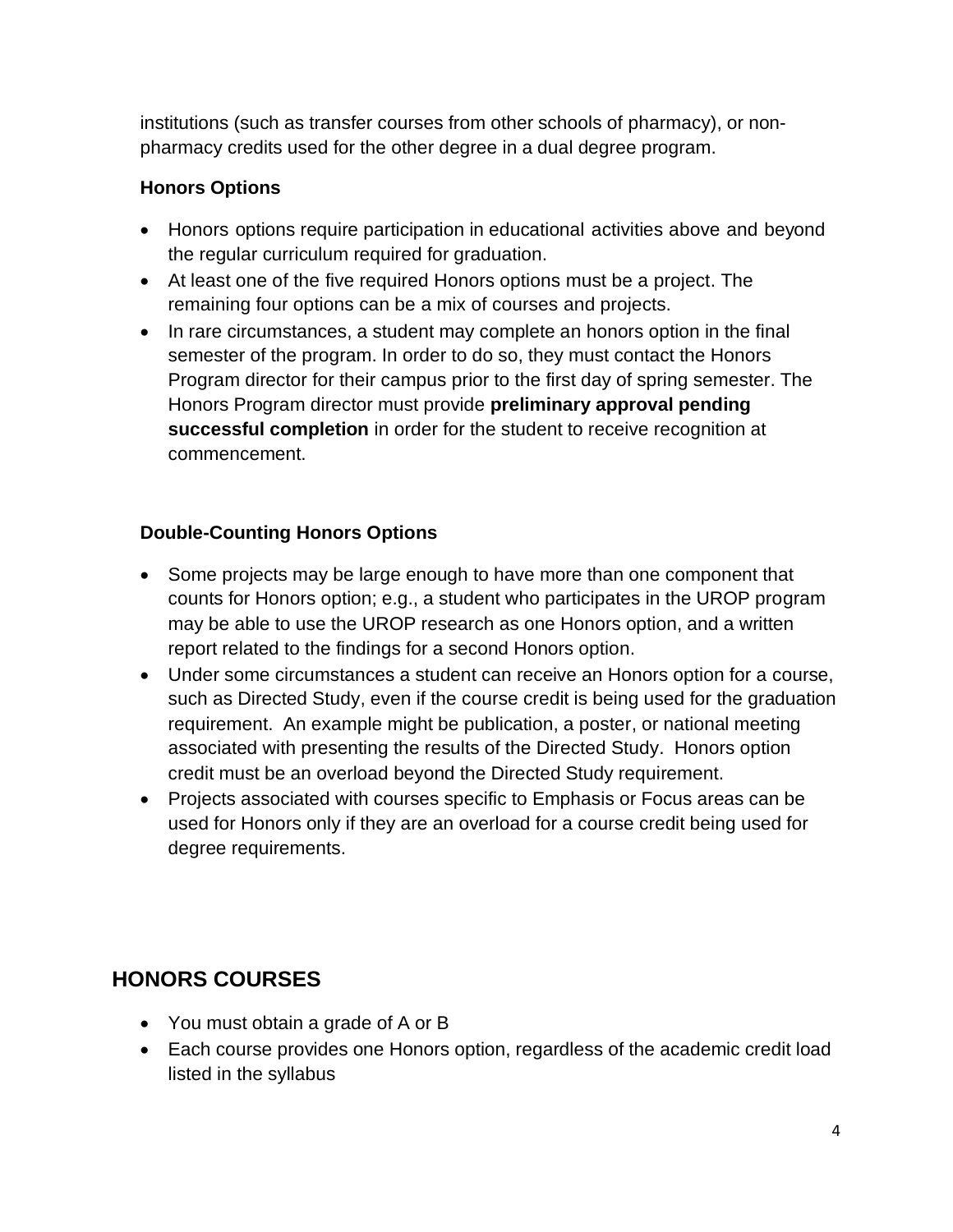#### **Approved Honors Courses:**

- Phar 6150 Medicinal Chemistry Seminar
- Phar 6160 Experimental and Clinical Pharmacology Seminar
- Phar 6250 Social and Administrative Pharmacy Seminar
- Phar 6260 Pharmaceutics Seminar
- *Phar 6968 Critical Care Seminar (no longer offered)*
- Pharmacy, Public Health or other Pharmacy-relevant courses can be used for an Honors option if they are not counted in the 15 credits of required electives. These courses will appear on your transcript for academic credit and contribute to your GPA. These courses fit the definition of an overload that is of educational value involving 20 or more hours of effort.
- Dual degree program coursework (MBA, MHI, or MPH) being used for credit toward the other degree cannot be counted as an overload course for College of Pharmacy Honors.
	- o Overload courses not being used for credit toward either degree can be counted as Honors options.

## **HONORS PROJECTS**

- Must involve at least 20 hours of effort and you need to have learned something relevant to Pharmacy by doing the project
- Must not also be counted as credit toward PharmD degree requirements

## **Examples of Honors Projects**:

- Research project such as Melendy, UROP, and other research in a faculty member's laboratory or clinic, or marketing research with a preceptor, as long as it is not for credit used for graduation. The type of research is not important as long as it is pharmacy. Often the research and a written report can be considered as two Honors options (if they both meet the 20+ hours of effort requirement).
- Literature review paper or other coursework-related projects with a faculty mentor on a topic of mutual interest
- Oral presentations, including class lectures, drug utilization reviews, outreach talks in schools, etc.
- Medical missions
- Volunteering at PNC, HOPE or another clinic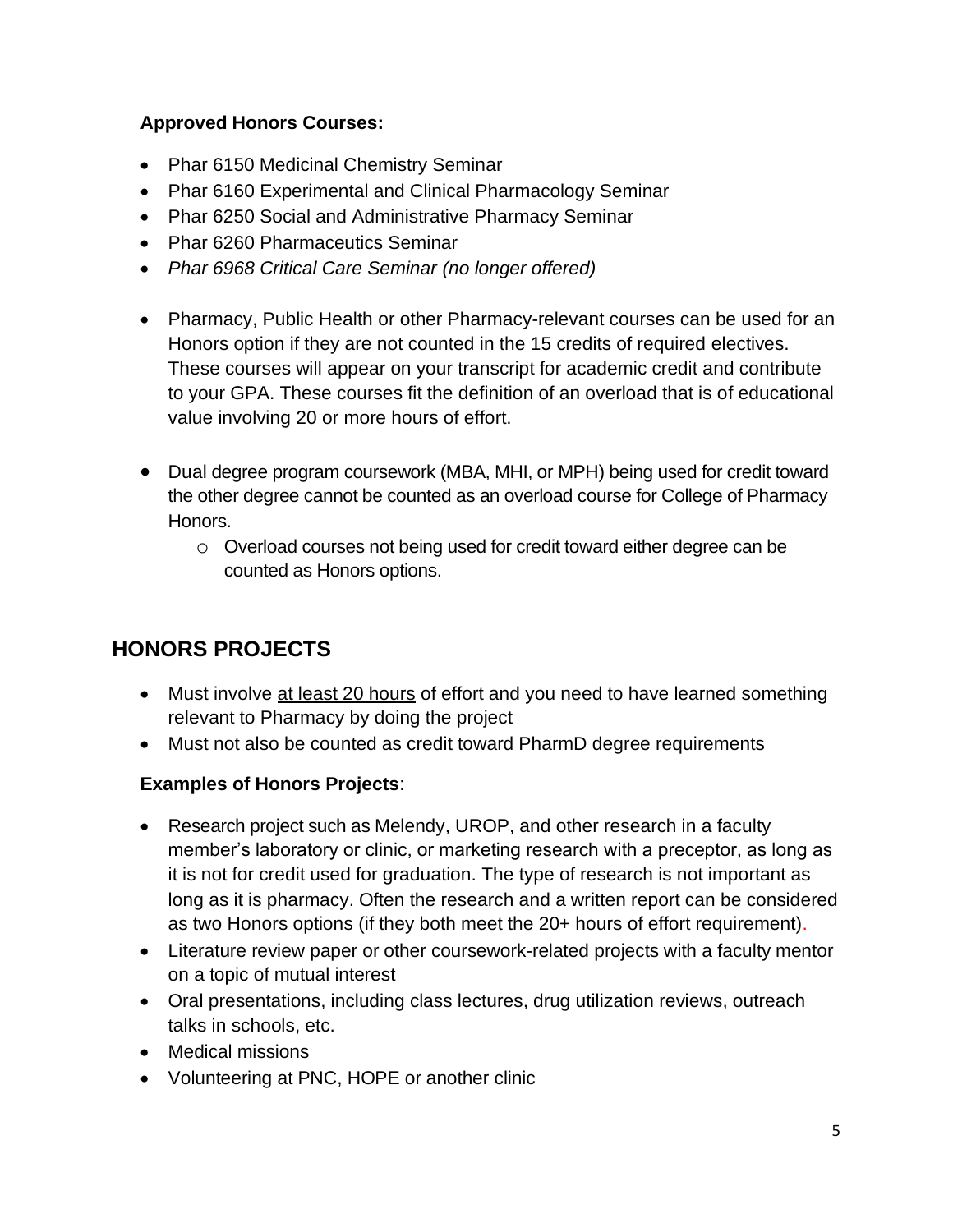- Immunization clinics or health fairs
- Tutoring Pharmacy students via PharmD Tutoring or other organized College of Pharmacy remedial program
- Conference attendance (out of state) or participation (poster session or panel)
- Leadership activities such as executive roles in a student organization or development of new programs or initiatives
- Service at College of Pharmacy events, such as via the Student Ambassador program
- Any student-designed project that is approved by your Honors Coordinator

## **TIPS FOR SETTING UP AN HONORS PROJECT**

- Identify an advisor whose teaching, research, or service activities interest you
	- o Faculty members, preceptors, employers, or clinicians make great advisors
- Express your interest in working on a project with the potential advisor
	- o Provide details of your project scope and timeline
	- o Provide details of the Honors Project requirements
	- $\circ$  Recognize that it must be educational, be above and beyond regular course load, and involve 20+ hours effort
- Some particularly large or demanding projects may be approved for two Honors options, if it is possible to break a large project into two logical pieces and present them for approval as separate projects with different learning outcomes
- In general, you should have no more than two Honors options with the same advisor

## **DOCUMENTING HONORS OPTIONS**

You must submit one Honors Program Reporting Form for each Honors option you wish to document for approval: <http://z.umn.edu/honorsreportingform>

Be prepared to include the following details:

- Honors Course:
	- o Title
	- o Semester completed
	- o Grade obtained